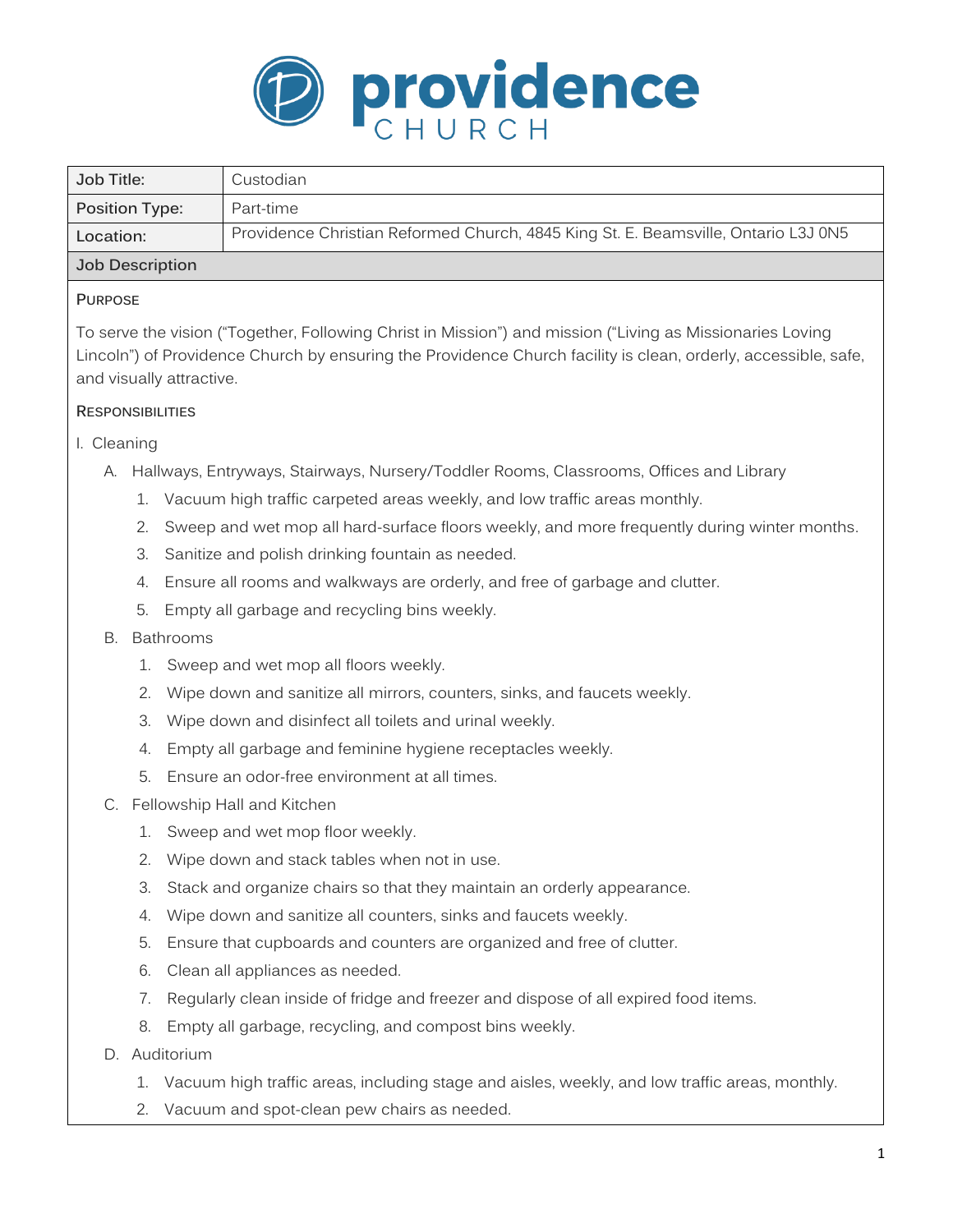

- 3. Align aisles and space pews weekly, per guidelines.
- 4. Uniformly organize all hymnals, Bibles and other pew material weekly.
- 5. Remove all leftover bulletins, papers, and other garbage or recyclables.
- 6. Wipe down grand piano with a damp cloth monthly and maintain water in "damp chaser".
- 7. Wipe down all sanctuary stage furniture monthly.

### E. Huron Hall

- 1. Clean and sanitize bathroom (toilets, urinals, floor, sinks) bi-weekly, September to April.
- 2. Sweep, wipe down, and tidy the classroom, stairs and gathering spaces annually prior to the beginning of the ministry year.
- 3. Empty all garbage and recycling containers.
- 4. NOTE: The custodian is not responsible for the cleaning and tidying of the workshop.
- F. General Housekeeping
	- 1. Wash all entryway glass, including frames, weekly, and more frequently, as needed.
	- 2. Wash all facility windows, inside and out, annually, and as needed.
	- 3. Wash walls and remove scuffs on walls as needed.
	- 4. Wipe down all baseboards, window trims and sills monthly.
	- 5. Dust all horizontal surfaces regularly and as needed.
- II. Preparation for Sunday Services, Weddings, Funerals, and Other Scheduled Events
	- A. Unlock all entry doors one hour prior to event and ensure adequate lighting.
	- B. Prepare the space according to the function of the event.
	- C. Set up grand piano for all events when piano will be used.
	- D. Prepare communion elements and communion table for Communion Sundays.
	- E. Following event, clean and organize as needed, turn off all lighting, and lock all doors.
- III. Light Ground Keeping and Maintenance Duties
	- A. Remove snow and ice near entryways and along walkways, applying sand/salt when necessary.
	- B. Maintain the central vacuum system, including changing vacuum bags.
	- C. Arrange for the waxing of hard-floor surfaces and shampooing of carpeted areas, as needed.
	- D. Report all repair and replacement needs of building interior, fixtures and contents to the Office Administrator.
	- E. Ensure all towel, soap and hand dispensers are full.
	- F. Keep inventory of all cleaning supplies and hospitality products, and order new supplies when necessary.

#### **QUALIFICATIONS AND PREFERRED SKILLS**

This person must have the capacity to work in a team environment. This person must be detail-oriented, with an appreciation for cleanliness. This person must be able to receive direction, able to work conscientiously